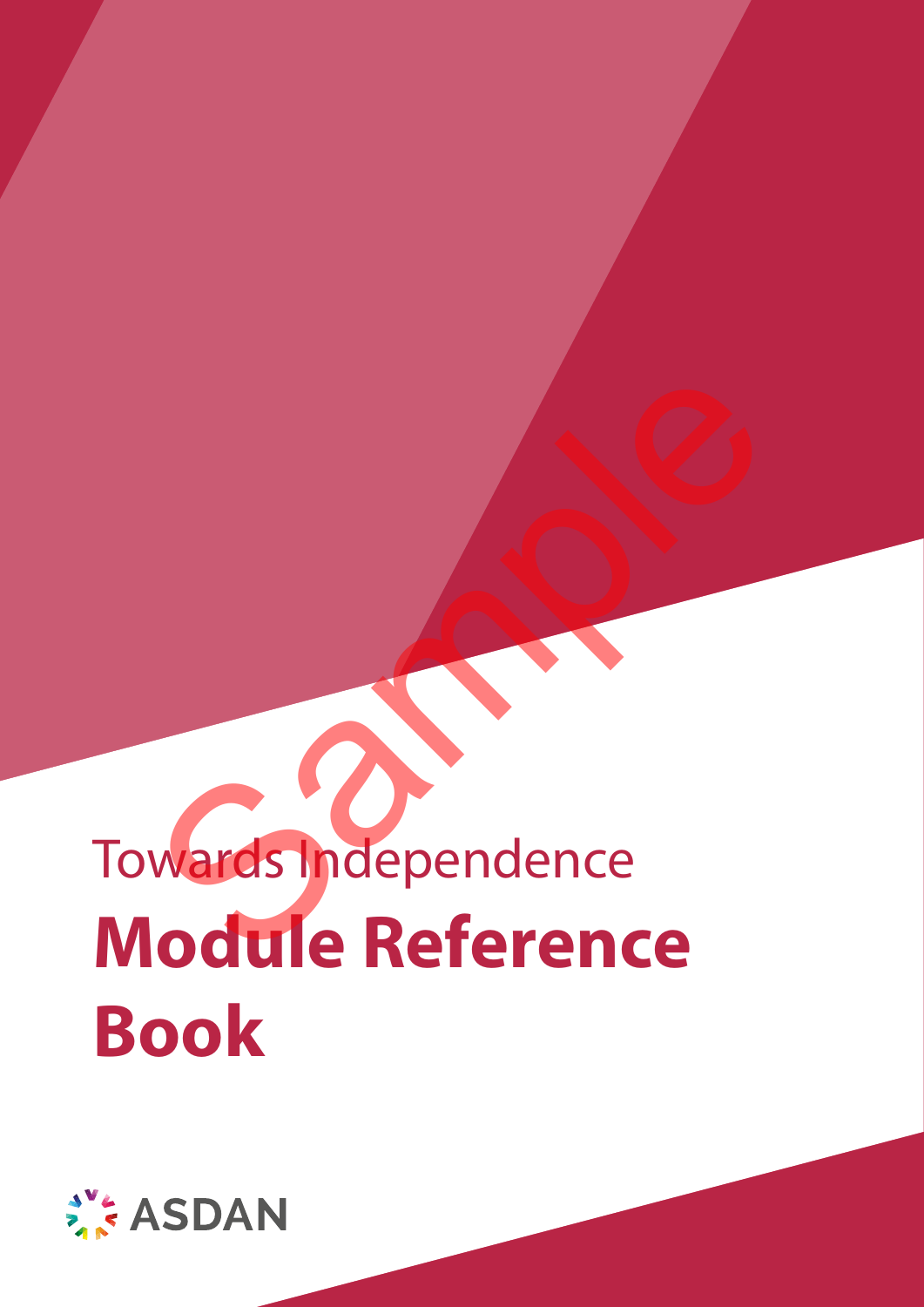### Towards Independence Module Reference Book Introduction

Towards Independence provides a framework of activities through which personal, social and independence skills can be developed and accredited for those with moderate (MLD), severe (SLD), and profound and multiple learning difficulties (PMLD).

Towards Independence offers formal recognition for small steps of achievement towards a larger goal. Modules can be used separately and accumulated to build a record of personal achievement.

This publication must only be used as a reference document. It cannot be used as a formative or summative record.

After the selection of specific modules for the candidate(s), you are reminded that you must purchase one copy of the module for each

candidate. This provides the summative record of the candidate's achievements within the module.

It is not permissible to photocopy modules for use by other candidates.

Colleagues are reminded that a Towards Independence Student Folder must be purchased for all new students about to start the Towards Independence programme. This contains one copy of the Starting Out (mandatory) introductory module. The folder is to be used to store all the candidate's Towards Independence summative records. Isteps of achievement towards a<br>
busines can be used separately<br>
the Towards independence programme.<br>
Imaging to the Cardinal of the Cardinal Content of the Cardinal<br>
Imaging to the used to side all the candidate's To-<br>
In

All Towards Independence materials can be purchased at: members.asdan.org.uk/catalogue

Centres are invited to contact ASDAN Central Office for further advice and support, if needed.

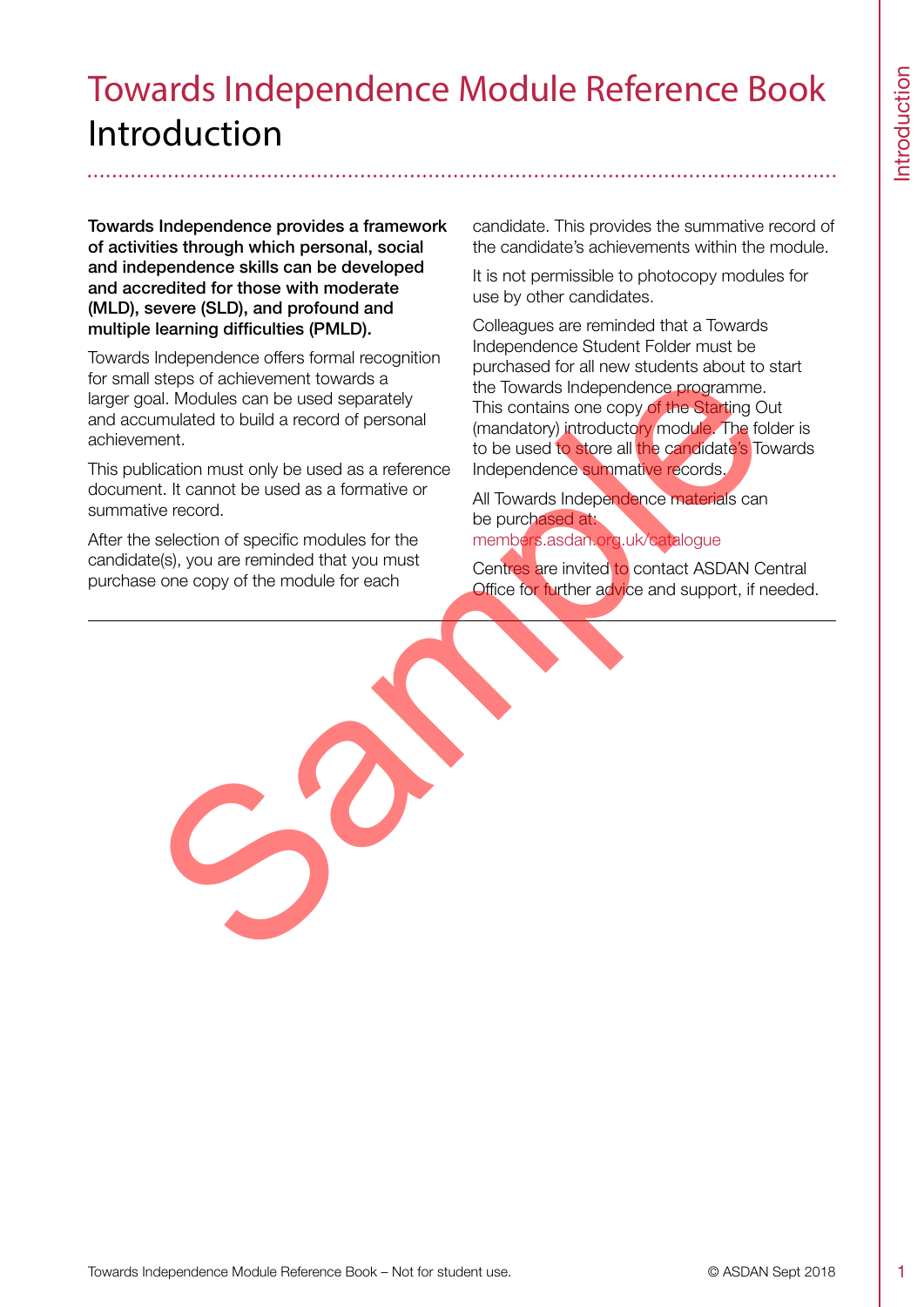### Towards Independence Modules by theme

There are 76 modules to choose from. The first module, Starting Out (TISM00), is mandatory. This module enables learners to be helped to recognise achievements and plan targets and challenges, which can then be developed through further modules. The rest of the modules can be divided into the following themes, although many of the modules can fit into more than one:

### Towards Independence Modules – Not for student users are also the student users of the student users of the student users of the student users of the student users of the student users of the student users of the student Communication and Numeracy Developing Communication Skills: Introduction TISM61 Developing Communication Skills: Progression TISM62 Developing Numeracy Skills: Introduction TISM64 Developing Numeracy Skills: **Progression** TISM65 Independent Living Baking: Introduction TISM67 Independent Living: Introduction TISM09 Independent Living: Progression TISM72 Looking Smart: Introduction TISM75 Meal Preparation and Cooking: Introduction TISM54 Meal Preparation and Cooking: Progression TISM55 Money: Introduction TISM57 Money: Progression TISM58 My Future Choices TISM76 Personal Care Routines: Introduction TISM78 Recognising and Using Everyday Signs TISM22 Using Transport TISM28 Creative Studies Craft Making TISM68 Making Pictures TISM33 Performing Arts TISM14 Photography/Multimedia TISM45 Pottery and Ceramics TISM19 Printing TISM21 Sound, Rhythm and Music TISM24 **Cultural** Current Affairs **TISM03** The Environment TISM39 Geography TISM70 History TISM71 Popular Culture TISM18 The Wider World TISM46 Leisure, Recreation and Sport Residential Experience TISM35 Sports Studies TISM26 Using Leisure Time Water Skills **TISM29** Yogacise TISM32 Principal Communication Skills: TISM62<br>
Sports Studies<br>
Signal Communication Skills: TISM64<br>
Sports Studies<br>
Principal Numeracy Skills: TISM64<br>
Mater Skills<br>
TISM64<br>
Vogacise<br>
Principal Numeracy Skills: TISM65<br>
Sports Stud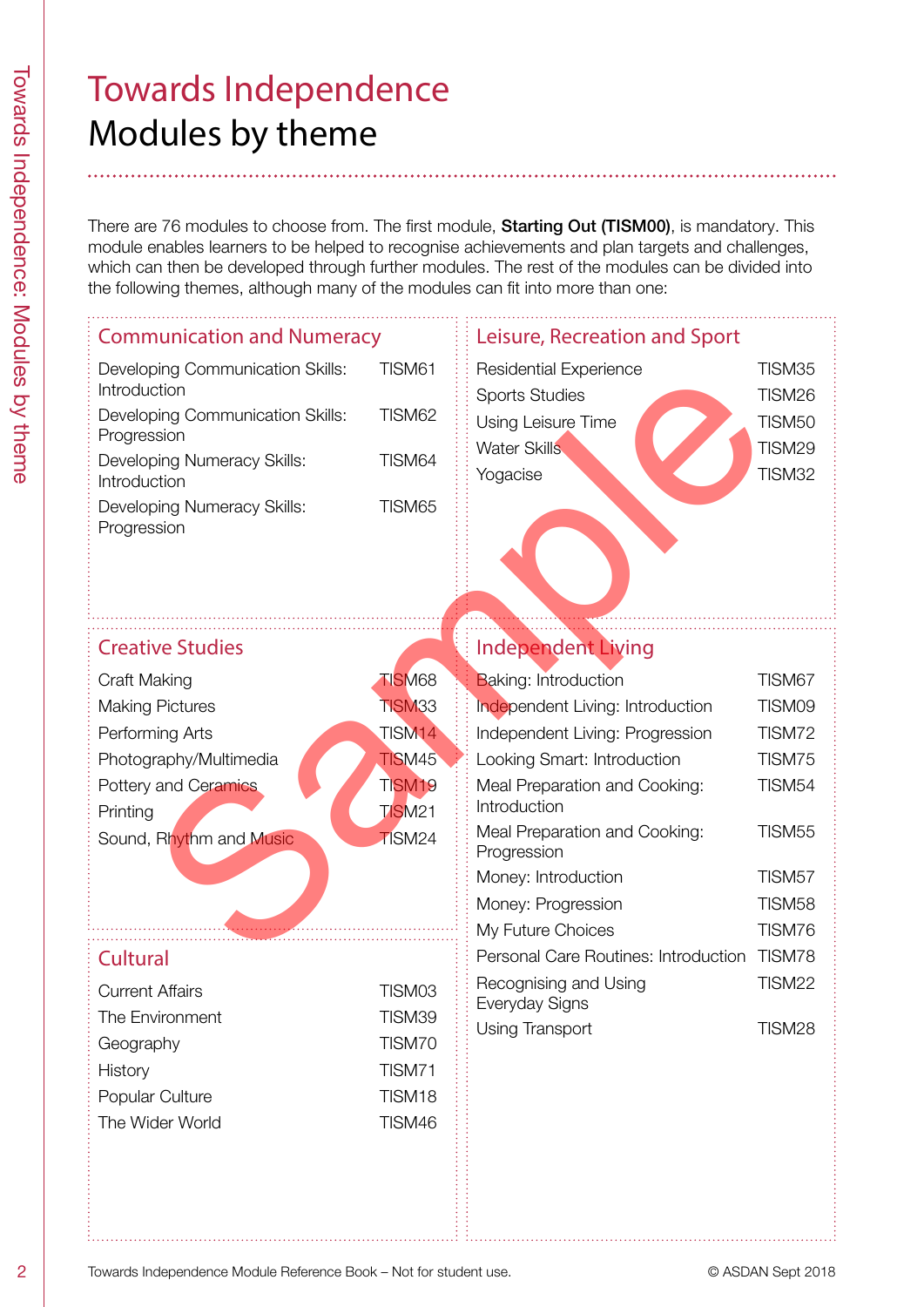### Towards Independence Modules by theme

### Personal Development, PSHE and Citizenship

| Citizenship             | TISM41             |
|-------------------------|--------------------|
| Coping with People      | TISM01             |
| E-safety                | TISM69             |
| Getting Ready to Go Out | TISM05             |
| Getting to Know a Group | TISM06             |
| Knowing About Myself    | TISM <sub>10</sub> |
| Living Here             | TISM73             |
| Out in the Community    | TISM <sub>13</sub> |
| Relationships           | TISM40             |
| Self-advocacy           | TISM23             |
|                         |                    |

### Work Related

| Animal Care (with Horse Riding and    | <b>TISM47</b>      |  |
|---------------------------------------|--------------------|--|
| Stable Management)                    |                    |  |
| <b>Business Enterprise</b>            | <b>TISM49</b>      |  |
| Going to College                      | <b>TISM07</b>      |  |
| Horticulture                          | <b>TISM08</b>      |  |
| Personal Safety                       | TISM <sub>15</sub> |  |
| Practical Workshop                    | <b>TISM20</b>      |  |
| Time Management and                   | TISM44             |  |
| Self-organisation                     |                    |  |
| Using Computer Technology             | TISM63             |  |
| <b>Work Awareness</b>                 | TISM30             |  |
| World of Work: Care Assistant         | TISM79             |  |
| World of Work: Catering Assistant     | TISM80             |  |
| World of Work: Horticulture Assistant | TISM81             |  |
| World of Work: Leisure Assistant      | TISM82             |  |
| World of Work: Office Assistant       | TISM83             |  |
| World of Work: Retail Assistant       | TISM84             |  |
| World of Work: Salon Assistant        | TISM85             |  |
|                                       |                    |  |

### Particularly suitable for learners with PMLD

| Modules by theme<br>Personal Development,<br><b>PSHE and Citizenship</b><br>Citizenship<br>Coping with People<br>E-safety<br>Getting Ready to Go Out<br>Getting to Know a Group<br>Knowing About Myself<br>Living Here<br>Out in the Community<br>Relationships<br>Self-advocacy<br><b>Work Related</b><br>Animal Care (with Horse Riding and<br>Stable Management)                                                                                                  | <b>TISM41</b><br>TISM01<br>TISM69<br>TISM05<br>TISM06<br>TISM10<br>TISM73<br>TISM13<br>TISM40<br><b>TISM23</b><br><b>TISM47</b>                                                                   | Particularly suitable for learners<br>with PMLD<br>Baking: Sensory<br>Creativity<br>Developing Communication Skills:<br>Sensory<br>Engaging with the World around Me: TISM51<br>Objects<br>Engaging with the World around Me:<br>People<br>Engaging with the World around Me: TISM53<br>Events<br><b>Everyday Living</b><br>Looking Smart: Sensory<br><b>Meal Preparation and Cooking:</b><br>Sensory<br><b>Mobility</b><br>Multi-sensory Experiences<br><b>Myself and Others</b> | TISM66<br>TISM02<br>TISM60<br><b>TISM52</b><br>TISM04<br>TISM74<br><b>TISM56</b><br><b>TISM59</b><br>TISM43<br>TISM38 |
|----------------------------------------------------------------------------------------------------------------------------------------------------------------------------------------------------------------------------------------------------------------------------------------------------------------------------------------------------------------------------------------------------------------------------------------------------------------------|---------------------------------------------------------------------------------------------------------------------------------------------------------------------------------------------------|-----------------------------------------------------------------------------------------------------------------------------------------------------------------------------------------------------------------------------------------------------------------------------------------------------------------------------------------------------------------------------------------------------------------------------------------------------------------------------------|-----------------------------------------------------------------------------------------------------------------------|
| <b>Business Enterprise</b><br>Going to College<br>Horticulture<br>Personal Safety<br>Practical Workshop<br>Time Management and<br>Self-organisation<br>Using Computer Technology<br><b>Work Awareness</b><br>World of Work: Care Assistant<br>World of Work: Catering Assistant<br>World of Work: Horticulture Assistant<br>World of Work: Leisure Assistant<br>World of Work: Office Assistant<br>World of Work: Retail Assistant<br>World of Work: Salon Assistant | <b>TISM49</b><br><b>TISM07</b><br><b>TISM08</b><br>TISM <sub>15</sub><br><b>TISM20</b><br>TISM44<br>TISM63<br>TISM30<br>TISM79<br>TISM80<br>TISM81<br><b>TISM82</b><br>TISM83<br>TISM84<br>TISM85 | Personal Care Routines: Sensory<br>Sport and Leisure<br>Using ICT<br>The World Around Us                                                                                                                                                                                                                                                                                                                                                                                          | TISM77<br><b>TISM25</b><br>TISM36<br>TISM37                                                                           |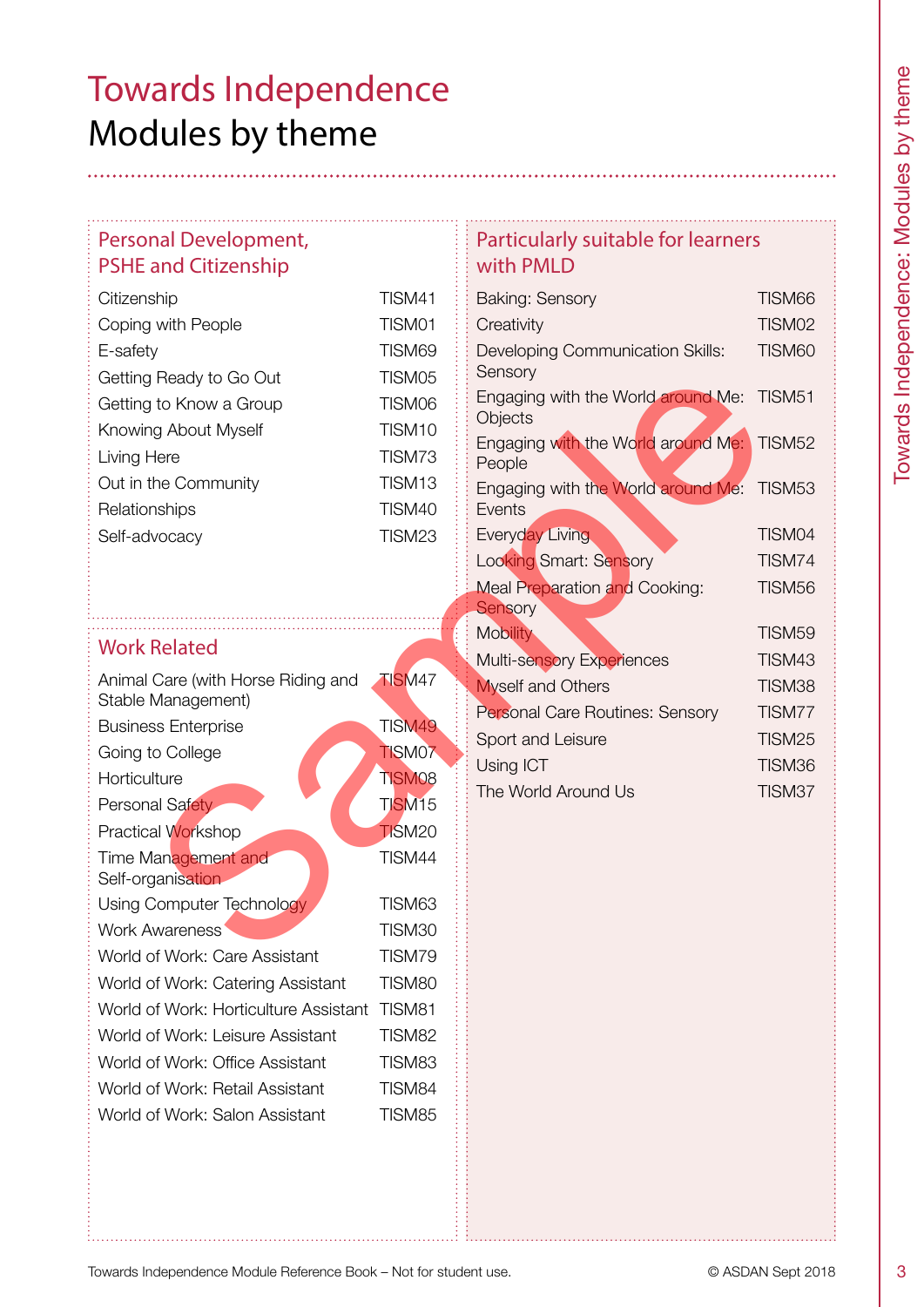### **Towards Independence** Modules by title Wards Independence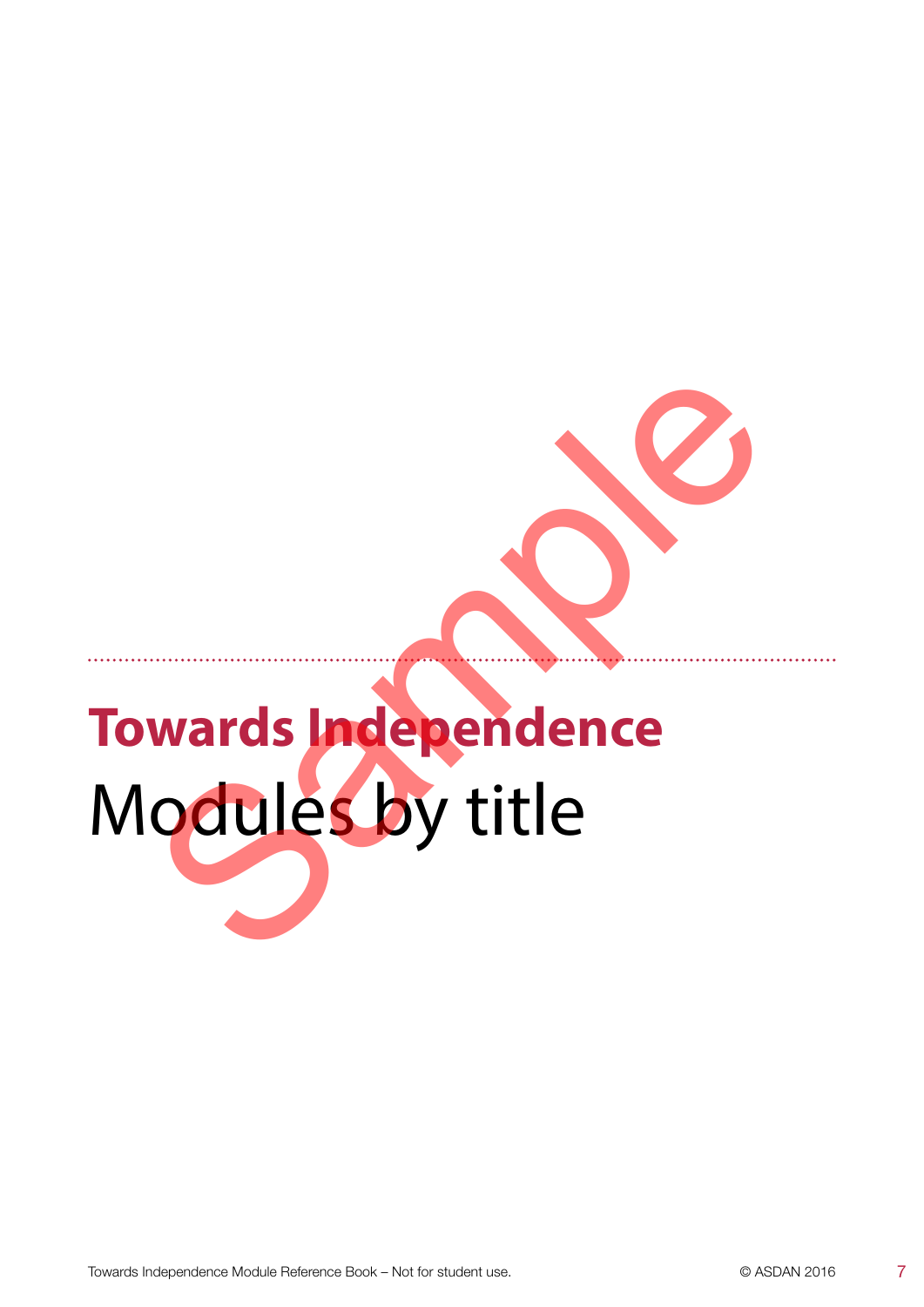# Towards Towards and the module Reference Module Reference Module Reference Book – Not for student use.  $\frac{1}{2}$  and the module student use.  $\frac{1}{2}$  and the module student use.  $\frac{1}{2}$  and the module Reference Module TISM47 Animal Care (with Horse Riding and Stable Management)

To complete this module you must complete a minimum of six sections. Sections J–N are focused on horse riding and stable management skills.

### Section A: Choosing a pet

1. Choose the pet you would like to own or look after.

For example:

- dog
- snake
- horse
- rabbit
- cat
- other
- 2. Decide where you would keep your pet.
	- For example:
	- in the house
	- in stables
	- on a farm
	- other
- 3. Show you know how old you have to be to buy a pet.
- 4. Show where you could obtain this pet.
	- For example:
	- pet shop
	- breeder
	- farm • market
- 5. Show how much this pet would cost.

### Section B:

### **Housing**

- 1. Show what type of housing the animal will need.
	- For example:
	- kennel
	- basket
	- cage
	- stable
	- other
- 2. Show what type of bedding the animal will need. For example:
- straw
- wood shavings
- blanket
- other
- 3. Show what type of bowls or containers you would need for the animal's food. Sample
	- 4. Show what type of bowls or containers you would need for the animal's water.

### Section C:

### Feeding and health care

- 1. Show what kind of food the animal will require.
- 2. Show where you could buy these foods.
- 3. Show how much the food will cost.

4. Decide how much food the animal will require each day.

5. Show any additions to the meal the animal might require.

- For example:
- vitamins
- biscuits
- vegetables
- fruit
- other
- 6. Show what else the animal will need to keep fit and healthy. For example:
	- check up by a vet
	- vaccinations
	- worming
	- other
- 7. Show what extra things young animals need.

For example:

- extra milk supplement
- regular feeds
- house training
- other
- 8. Show what extra things 'senior' animals need.
	- For example: • lighter diet
	- less exercise
	-
	- extra food supplements • other

### Section D: Keeping the animal clean

- Show you know how often the animal's bedding needs cleaning.
- For example:
- daily
- once a week
- twice a week
- other
- 2. Show what cleaning equipment or things you will need. For example:
	- brush
	- shovel
	- fresh straw or wood shavings
	- other
- 3. Show how to clean the animal area. Ask someone to help if you need to.

### Section E: Grooming

- 1. Show you know how often the animal needs grooming.
	- For example:
	- daily
	- once a week
	- other
- 2. Show what grooming equipment you will need. For example:
	- brush
	- comb
	- glove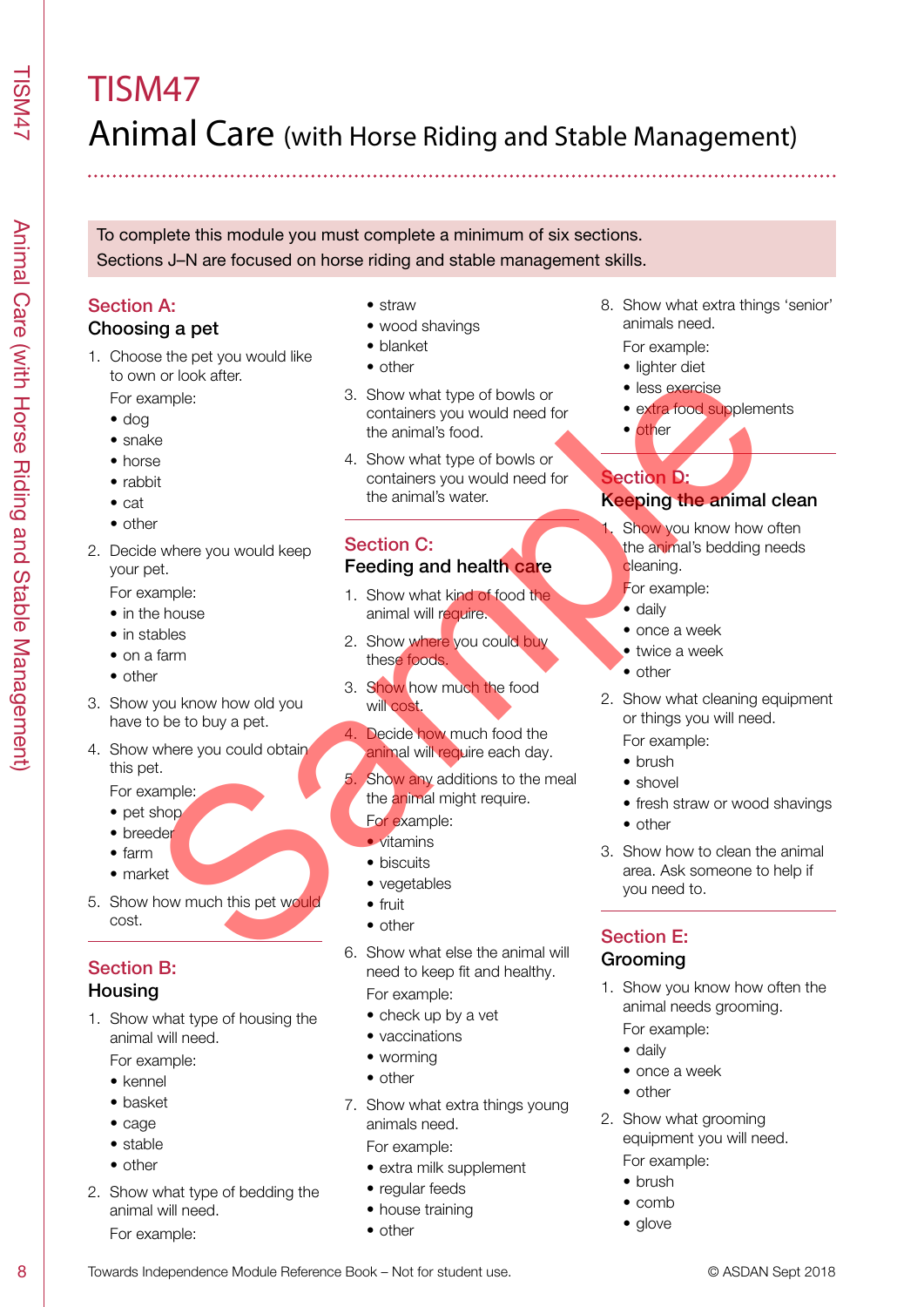# TSM61<br>
Records the module ayes and complete a minimum discussions, helding at learning it is considered the module of the student users of the student users of the student users of the student users are also the student u TISM61 Developing Communication Skills: Introduction

To complete this module you must complete a minimum of six sections, including at least one from each of the three areas of Speaking and Listening, Reading, and Writing.

### Section A: Speaking and listening: In my centre

- 1. Show or tell others in your group what you like to do in your centre.
- 2. Answer questions about what you have said.
- 3. Listen to others show or tell you what they like to do at your centre.
- 4. Working with a partner, show or tell your partner about your favourite activity.
- 5. Listen to your partner show or tell others about their favourite activity.
- 6. In the familiar situation of your centre, listen and respond to simple greetings and requests.
- 7. Show that you can communicate with a familiar person to share:
	- something you like
	- something you dislike
	- a feeling
- 8. Show how you would greet the following in your centre:
	- someone in charge
	- your best friend
	- a bus driver, taxi driver or escort

### Section B: Speaking and listening: Going shopping

- 1. Talk with others to plan a trip to the local shops.
- 2. With support, prepare a list of things to buy.
- 3. Tell others the things you need to buy.
- 4. Visit a local shop and, with support, show that you can:
	- look for an item to buy
- greet the shop assistant
- listen to the cost and pay for the item
- thank the assistant appropriately
- 5. Tell someone about your shopping trip.
- 6. Listen to details of a friend's visit to the local shops.
- 7. Talk with others to plan a trip to a supermarket.
- 8. With support, prepare a list of things to buy.
- 9. Tell others the things you need to buy
- 10. Visit a supermarket and show that you can:
	- find the items that you need to buy
	- wait at the checkout
	- greet the shop assistant appropriately
	- listen to the cost of your shopping
	- pay for your items
	- thank the shop assistant appropriately
- 11.Tell someone about your trip to the supermarket.
- 12.Listen to details of a friend's visit to the supermarket.

### Section C: Speaking and listening: Eating out

- 1. Visit a local self-service café and follow simple verbal instructions to:
	- choose an item
	- pay for the item, with support
- 2. Visit a café, pub or restaurant and:
	- choose what you would like to eat or drink
	- wait to be served
- greet the member of staff • order your items
- 3. With some support, visit a range of places to eat and drink.
	- When buying items, show that you can:
	- wait to be served
	- place your order • thank the staff appropriately
- 4. Show or tell someone about your visit.
- 5. Listen to details of a partner's visit.

### Section D: Speaking and **listening: Using technology**

- 1. Identify how to communicate with others using equipment such as a mobile phone, laptop, tablet or digital camera. what you has a more than the sample of the sample of the same that they like to do at your same side.<br>
Sample the same of the same of the same of the same of the same of the same of the same of the same of the same of the
	- 2. Share what you would like to use to communicate with others.
	- 3. Use a piece of equipment to greet a familiar person.
		- Greet them in an appropriate way.
		- Ask a question or give them a piece of information.
		- Sign off appropriately.
	- 4. Use a piece of equipment to send information to an unfamiliar person.

For example:

- make an appointment to have a haircut
- book a taxi
- other
- 5. Show or tell a partner about who you have communicated with and what you discussed.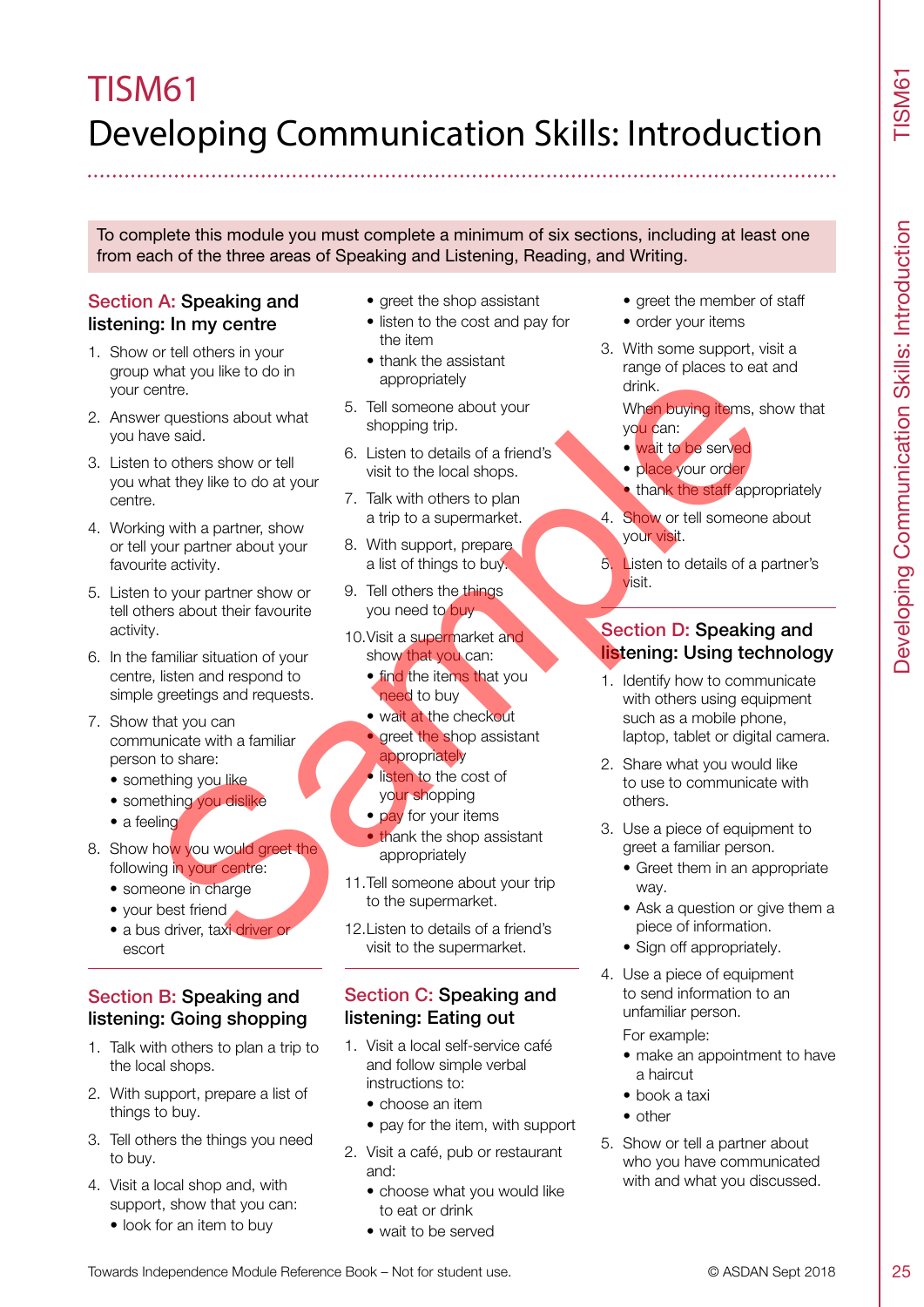### TISM69 E-safety

### To complete this module you must complete a minimum of five sections.

### Section A: Keeping personal information safe

1. Show who you communicate with online.

For example:

- Friends
- Family
- Centre staff
- Neighbours
- Other
- 2. Show that you know what personal information is.
	- For example:
	- Your name
	- Your date of birth • Your address
	-
	- Your passwords
	- Photographs of you
	- Your phone number
	- Other
- 3. Show how you communicate online.

For example:

- Social networking
- Instant messaging
- Online forums
- Gaming
- Email
- Other
- 4. Show that you know why it is important to keep personal information safe when you are online.

### Section B: Safer social networking

- 1. Share with others what social networking sites you use. For example:
	- Facebook
	- Twitter
	- Instagram
	- Other

2. Show which one you like using best.

Show why you like using it.

3. With support, if necessary, create your own online personal profile.

Ask an appropriate person to check it to make sure that you are not giving out too much personal information.

- 4. Show that you can safely send a message using a social networking site.
- 5. Show that you can safely post a photo or video clip on a social networking site.
- 6. Show you know how to get help if you have a bad experience when you are online. Sample:<br>
Sample:<br>
Sample:<br>
The sample:<br>
The sample:<br>
The sample:<br>
The sample:<br>
The sample:<br>
The sample:<br>
The sample:<br>
The sample:<br>
The sample:<br>
The sample:<br>
The sample:<br>
The sample:<br>
The sample:<br>
The sample:<br>
The sample:<br>

### Section C: Safer searching

Show you know how to access a search engine.

- For example:
- Google
- Ask
- Bing
- Yahoo
- Other
- 2. Show you know how to check whether a safe search filter is switched on.
- 3. Show that you can use a safe search engine to find out information about a topic of your choice.

Print out some of the information that you have found.

TISM69<br>
Complete the module you must complete a minimum of the eactors,<br>
complete the module you must complete a minimum of the eactors,<br>
personal information safe<br>
personal information safe<br>
complete a complete a minimum 4. Show that you know how to get help if you come across harmful or upsetting material when you are using a search engine.

### Section D: **Cyberbullying**

- 1. Show you know what cyberbullying is.
- 2. Show you know how a cyberbully might behave.

### For example:

- Making fun of somebody
- Writing mean messages
- Writing things that are not true
- Sharing unkind photos or videos
- Sharing other people's personal information • Other

3. Show you know what devices might be used to carry out cyberbullying.

For example:

- Mobile phone
- Laptop
- Gaming console
- Tablet
- Other
- 4. Show you know how cyberbullying can be carried out.

For example:

- Text
- Email
- Social networking
- Online gaming
- Webcams
- Other
- 5. Show you know what to do if you think you are being cyberbullied.

For example:

- Save all conversations
- Take a screenshot of text or images
- Do not reply
- Other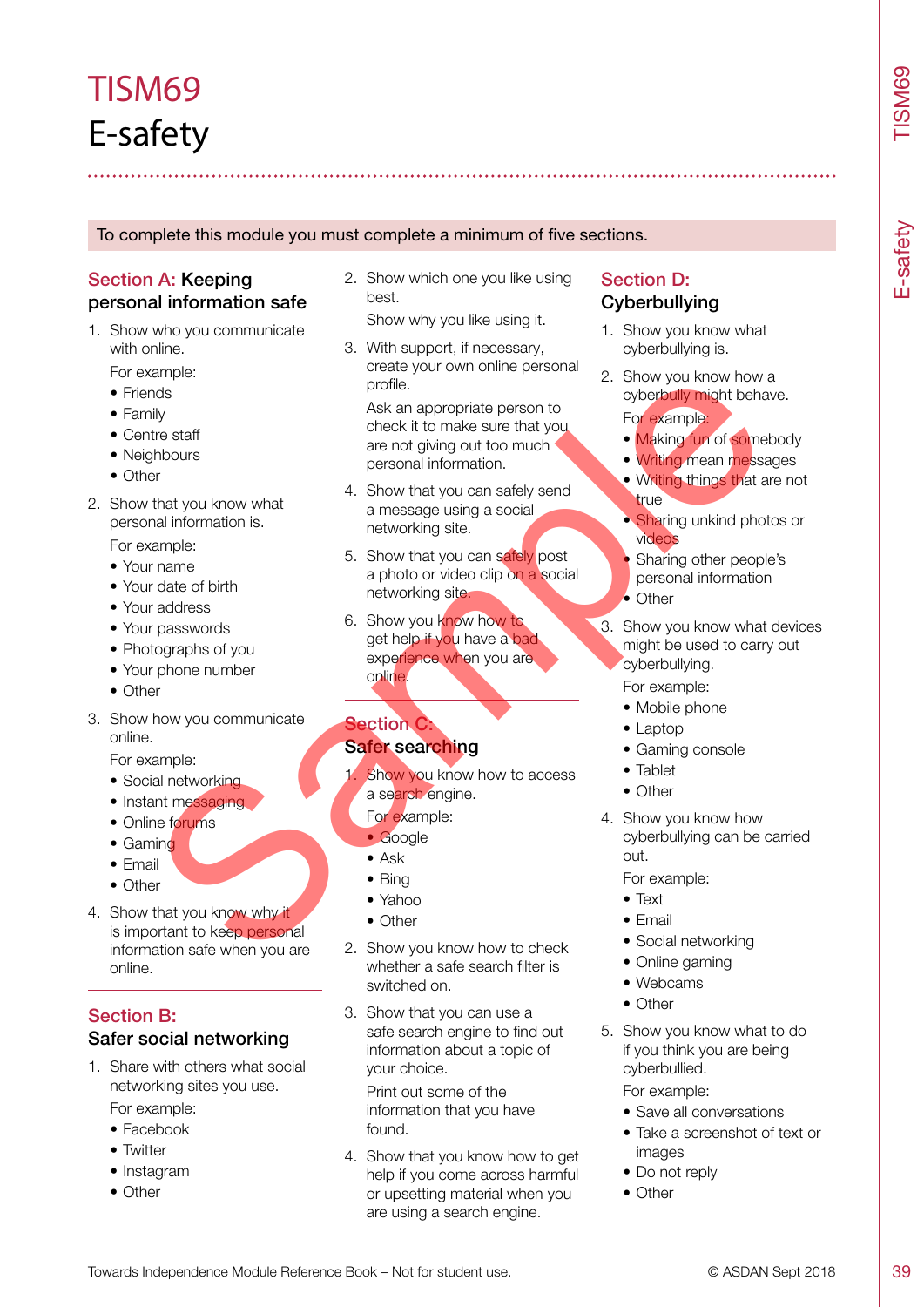# Towards in the main of the module Reference Book – Not for student use.  $\frac{1}{2}$  and  $\frac{1}{2}$  and  $\frac{1}{2}$  and  $\frac{1}{2}$  and  $\frac{1}{2}$  and  $\frac{1}{2}$  and  $\frac{1}{2}$  and  $\frac{1}{2}$  and  $\frac{1}{2}$  and  $\frac{1}{2}$  and  $\frac{1}{2}$ TISM09 Independent Living: Introduction

To complete this module you must complete a minimum of five sections.

### Section A: Making breakfast

- 1. Choose what to eat for breakfast.
- 2. Check you have the ingredients you need.
- 3. Show you can collect the utensils you need.
- 4. Show you know how to wash your hands.
- 5. Make your breakfast.
- 6. Cook your food if you are having a hot breakfast. Show you know about safety when using gas or electricity.
- 7. After you have eaten, clear away your plate, knives, cup, bowl, etc.
- 8. Show you can wash up your breakfast things.
- 9. Show you can clear the work surface and leave things clean and tidy.

### Section B: Making a **hot drink**

- 1. Choose what you would like to drink.
- 2. Show you can collect the things you need.
- 3. Show you know how to wash your hands.
- 4. Show you know about safety when using the kettle, pan or microwave.
- 5. Make your drink.
- 6. Take your drink safely to the table.
- 7. After you have finished, wash up your spoon, mug, etc.
- 8. Show you can clear the work surface and leave things clean and tidy.

### Section C: Making a packed lunch

- 1. Make a list or collect pictures of foods suitable for a packed lunch.
- 2. Choose what you will have for your lunch.
- 3. Make a list of things you need.
- 4. Go shopping if you need to buy things.
- 5. Decide when you will need to start preparing your lunch.
- 6. Show you know how to wash your hands and collect the utensils you will use. event and collect the times.<br>
Sample of the collect the state of things you need the state of things work of the collect that the work of things work of things work of things work of things of the collect the state of thin
	- 7. Make your lunch.
	- 8. Pack your lunch in a suitable container or use suitable wrapping to keep it fresh.
	- 9. Show you can wash up, clear the work surface and leave things clean and tidy.

### Section D: Making a main meal (lunch or dinner)

- 1. Choose what you will make.
- 2. Make a list of the things you need.
- 3. Go shopping if you need to buy things.
- 4. Decide when you will need to start preparing your meal.
- 5. Show you know how to wash your hands.
- 6. Choose and collect the utensils you will use.
- 7. Show how you prepare your meal.
- 8. Show you can lay the table.

9. Cook the meal.

Show you know about safety when cooking with electricity or gas.

10.After you have eaten, show you can clear away and wash the dishes.

Check that the work surfaces are clean and tidy.

### Section E: **Cleaning**

- Make a list or collect pictures of household cleaning products.
- 2. Decide where and how you would use each product on your list.
- 3. Show you know how to dust and polish furniture with care.
- 4. Show you can use a vacuum cleaner or carpet sweeper safely. Show you know about safety when using electricity.
- 5. Show how you would clean the:
	- Toilet
	- Bath or shower
	- Wash basin
- 6. Show you can sweep and wash the kitchen floor.
- 7. Show you can wipe down the kitchen surfaces and empty the bin.
- 8. Show you can make your bed with clean bedding.

### Section F:

### Using a washing machine

- 1. Collect your dirty clothes and sort them into light and dark colours.
- 2. Show you can put one bundle of clothes into the machine.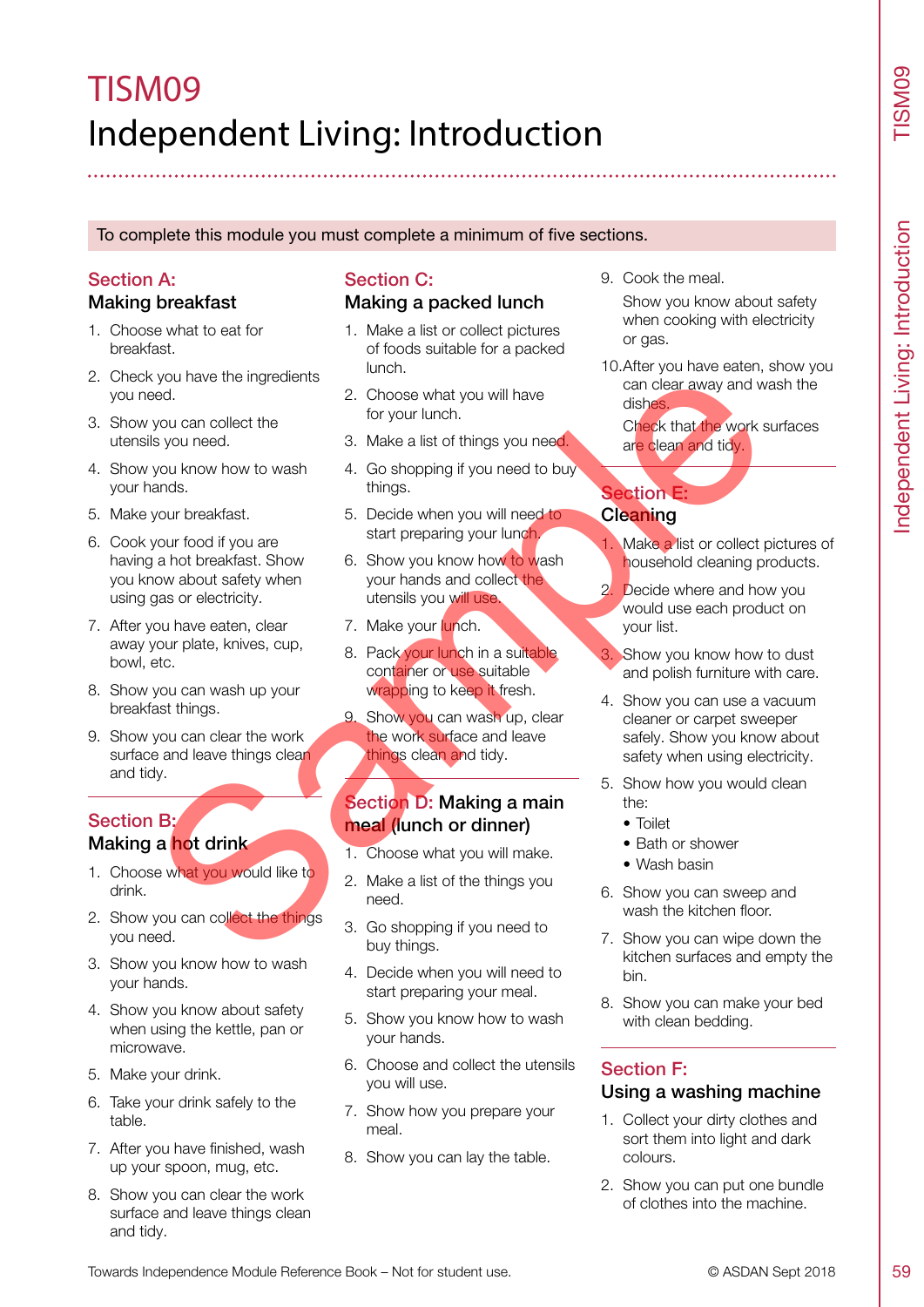### TISM18 Popular Culture

To complete this module you must complete a minimum of four sections.

### Section A: Ethnic group culture

- 1. Find out about some different ethnic groups.
- 2. Show which ethnic group you belong to.
- 3. Show what is special about your culture.
- 4. Take part in a visit to find out about another culture. You might like to invite someone to speak to the group instead.
- 5. As a group, plan and take part in a cultural event.

### Section B:

### Famous people

- 1. As a group, find out about a famous person.
- 2. Make a display to show information about them.
- 3. Use pictures to show how famous people can influence fashion.
- 4. Show a famous person (or people) who has influenced music.

### Section C: **Sport**

- 1. Find out about sports facilities in your area.
- 2. Show what sport you like to do.
- 3. Find out about sports played in different countries.
- 4. Make a display to show what clothes are worn for different sports.
- 5. As a group, make a list of famous sportspeople.
- 6. Visit a sports centre and take part in an activity.

### Section D: Using newspapers

- 1. Choose a newspaper.
- 2. Find and cut out:
	- A photograph
	- A weather chart
	- A TV programme guide
	- A sports report
	- An advertisement
	- Something else that interests you
- 3. Make a display with your cuttings.
- 4. Share your choices with others.
- 5. Find out the names of some other newspapers. You might look in a newsagent's, supermarket, library or at home. which ethnic group you<br>
you and the special about<br>
sample the same of the same of the same of the same of the same of the same of the same of the same of the same of the same of the same of the same of the same of the same
	- 6. As a group, find out what newspapers people read in your centre.

### Section E: **Television**

- **1.** Share your favourite television programme with others.
- 2. Decide who are your favourite characters.

Show why you like them.

- 3. Share with others what programmes you watch at the weekend.
- 4. Show which of these programmes could be described as:
	- Sport
	- Comedy
	- Film
	- Soap
	- Cartoon
	- News
	- Other
- 5. Watch and listen to a local

news programme. Share the main points with others.

### Section F: The Internet

- 1. Use the Internet to find information on the following:
	- Music
	- Sports
	- News
	- Weather
	- Fashion
	- Other
- 2. Find something on the Internet that you would like to watch or listen to.

Name the website you visited to watch or listen to it.

3. As a group, decide which are the most popular websites that you use.

### Section G: Project

In this section you can choose your own activity. Here are some ideas.

- Visit a local newspaper office
- Make your own newsletter
- Record your own TV or radio show
- Plan and cook a meal from another culture
- Produce a fact file on a sport of your choice
- Other
- 1. Decide what your project will be.
- 2. Plan your project.
- 3. Make a list of the things you need.
- 4. Do your project.
- 5. Show what went well in your project.

**TISM18**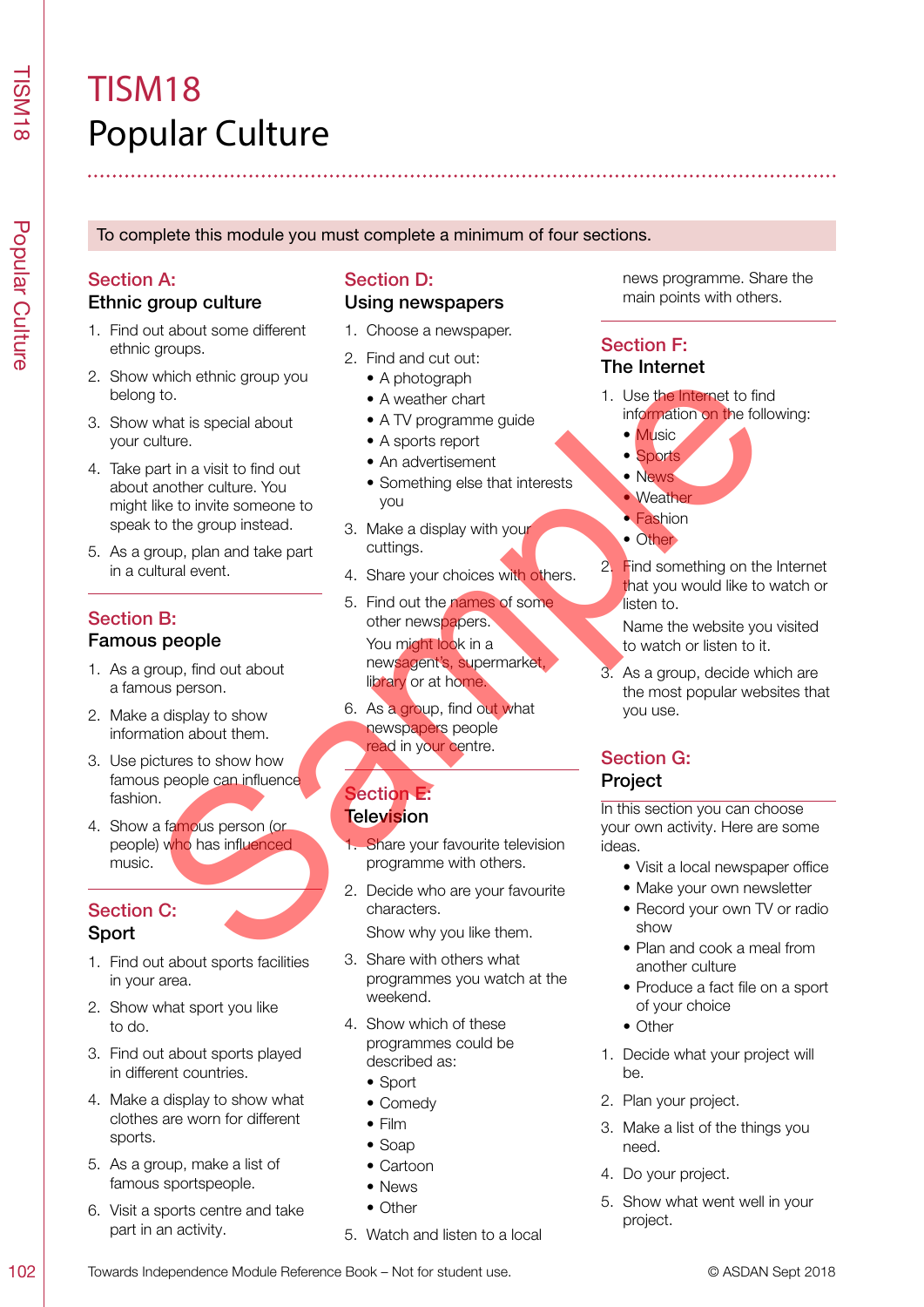### TISM21 Printing

To complete this module you must complete a minimum of four sections.

### Section A:

### Using different textured surfaces

- 1. Get yourself and your area ready for printing.
- 2. Choose colours to work with.
- 3. Use different surfaces to make a print.
- 4. Make some patterns.
- 5. Share your favourite design with a friend.
- 6. Clear away and clean up.

### TISM 21<br>
Princing momentum complete a momentum of four sections.<br>
The complete Module Reference Module September 2018<br>
Using different taxtured Single colour printing Project<br>
Module Reference Module September 2018<br>
2. Ch Section B: Using scrap materials or objects

- 1. Collect a range of scrap materials and objects.
- 2. Paint or ink a suitable background.
- 3. Plan and print your own design.
- 4. Use different pressures to give different effects.
- 5. Clear away and clean up.

### Section C:

### Printing a picture

- 1. Plan and design your picture.
- 2. Decide what things you will need.
- 3. Choose suitable colours.
- 4. Decide the order you will do things in.
- 5. Set up and get ready to print.
- 6. Make your picture.
- 7. Ink up and use different pressures and colours.
- 8. Share your picture with others.
- 9. Clear away and clean up.

### Section D: Single colour printing

- 1. Plan your design.
- 2. Decide what things you will need.
- 3. Roll out ink in an ink tray.
- 4. Make a pattern or design in the ink.
- 5. Smooth the paper gently over the ink.
- 6. Put your print somewhere to dry.
- 7. Clear away and clean up.

### Section E: Using other printing methods The color section of the the section of the the section of the time in the different strates to make a A. Make a pattern or design<br>
same patterns.<br>
Sample the make a pattern or design<br>
some patterns.<br>
Sample of the paper s

### These are some ideas:

- screen printing
- bubble printing
- marbling
- finger prints
- foot prints
- type prints
- other
- 1. Decide what printing method you will use.
- 2. Plan your design.
- 3. Collect the things that you will need.
- 4. Choose colours to work with.
- 5. Make your design.
- 6. Share your design with others.
- 7. Clear away and clean up.

### Section F: Project

In this section you can choose your own activity.

Here are some ideas:

- Take part in a mini enterprise – printing things to sell
- Visit a printing company
- Create a logo or sign
- Other

1. Decide what your project will be.

- Plan your project.
- 3. Make a list of the things you will need.
- 4. Do your project.
	- 5. Show what went well in your project.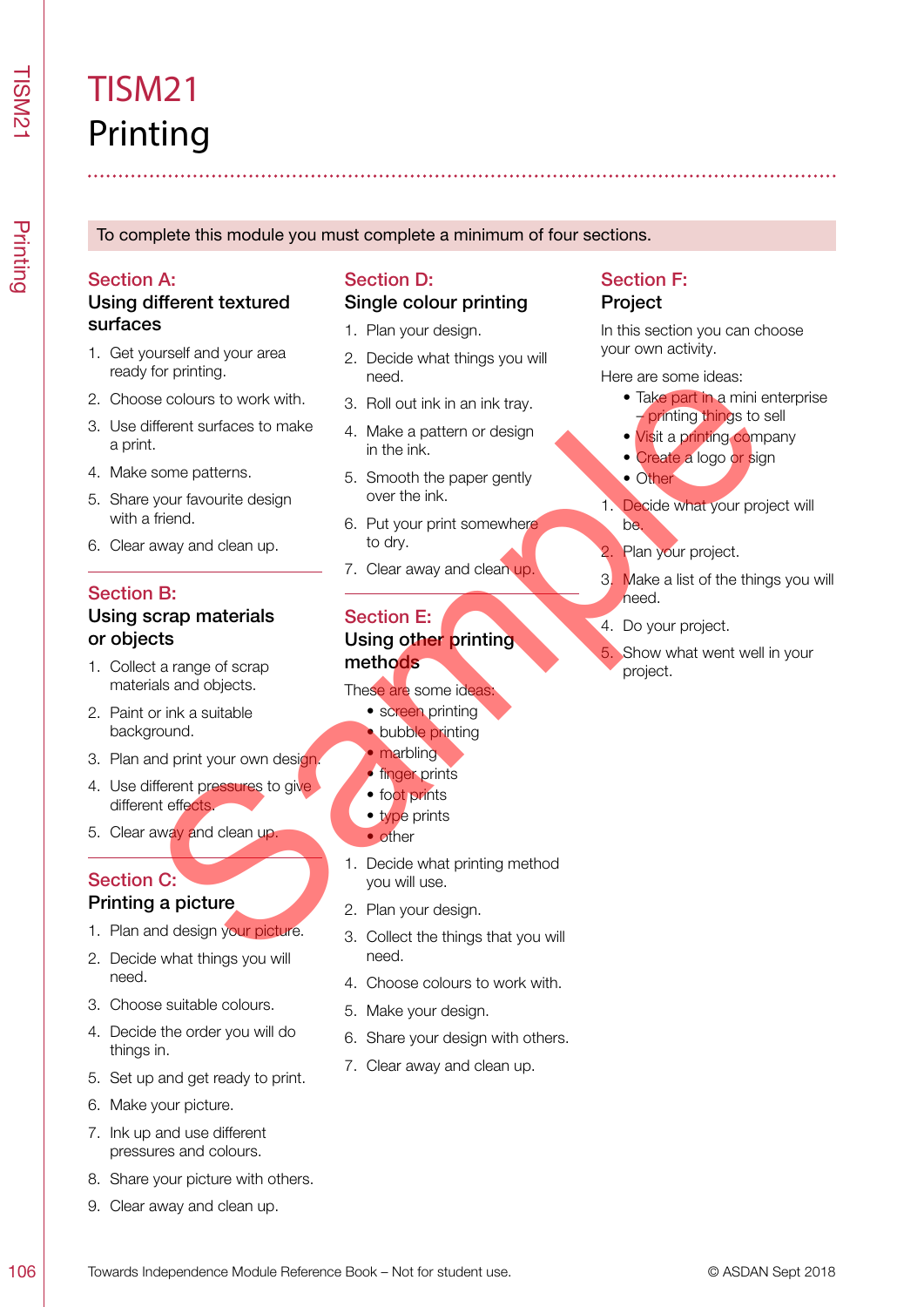# TOWARD Work: Care Assistant  $\frac{3}{2}$ <br>  $\frac{3}{2}$ <br>  $\frac{3}{2}$ <br>  $\frac{3}{2}$ <br>  $\frac{3}{2}$ <br>  $\frac{3}{2}$ <br>  $\frac{3}{2}$ <br>  $\frac{3}{2}$ <br>  $\frac{3}{2}$ <br>  $\frac{3}{2}$ <br>  $\frac{3}{2}$ <br>  $\frac{3}{2}$ <br>  $\frac{3}{2}$ <br>  $\frac{3}{2}$ <br>  $\frac{3}{2}$ <br>  $\frac{3}{2}$ <br>  $\frac{3}{2}$ <br>  $\frac{3}{$ TISM79 World of Work: Care Assistant

To complete this module you must complete a minimum of four sections.

### Section A: Preparing for the workplace

- 1. Show you know the name of your workplace.
- 2. Show you know the name of the person who will be supporting you in your workplace.
- 3. Show you know how you will travel to your workplace.
- 4. Show you know which days you will be working.
- 5. Show you know what time you have to be at work and what time you will finish work.
- 6. Show you know what to do if you have a problem and cannot go to work.
- 7. Show you know what you will be wearing at work.

### Section B: What I will be doing

- 1. Show you know the skills and qualities that you might need for working as a care assistant. For example:
	- Communication skills
	- Friendly and caring approach
	- Being able to follow instructions
	- Patience
	- Team working skills
	- Good sense of humour
	- Other
- 2. Show which of these skills and qualities you have already.
- 3. Show you know what sort of things you might be doing when working as a care assistant.
	- For example:
	- Helping clients with personal care
- Helping to organise leisure activities
- Housework
- Helping clients with personal hygiene
- Laundry
- Changing bedding
- Shopping
- Other
- 4. Show which of these things you will need support with.
- 5. Show who you will go to for help if needed.

### Section C: My first day

- 1. Show you know the names of the people you will be working with. Not the main of the same states are the people in the same states of the same states of the same of the same of the same of the same of the same of the same of the same of the same of the same of the same of the same of th
	- 2. Show you know where the toilets are.
	- 3. Show you know where to go for break or lunch
		- Show you know what to do if you hear the fire alarm.
	- 5. Show you know what to do if you have an accident.
	- 6. Show the things you have done on your first day.
	- 7. Show which activity you enjoyed doing the most.

### Section D: Health and safety in social care

- 1. Show you know what protective clothing people wear when working in social care.
- 2. Choose two items of protective clothing and show why they are needed for work in social care. For example:
	- Apron
	- Gloves
- Non-slip shoes
- Other
- 3. Show you know what the safety signs mean at your workplace.
- 4. Show you know about personal hygiene when working in social care.

### For example:

- Wearing a clean, smart uniform
- Having clean hair
- Washing your hands
- Wearing clean shoes
- Wearing appropriate make-up **Other**

Show you know some of the hazards in the care setting you are working in.

- For example:
- Heavy items
- Clients that are unwell
- Trip hazards
- Lifting equipment
- Electrical items
- Medication
- Other

### Section E: Using equipment in social care

- 1. Show different items of equipment that are used in the care setting you are working in.
- 2. Show you know how to use two items of equipment safely. For example:
	- Safety hoist
	- Slide sheets
	- Wheelchairs
	- Walking aids
	- Bed levers
	- Lifting cushions
	- Slings
	- Other
- 3. Show you know how to store equipment safely.